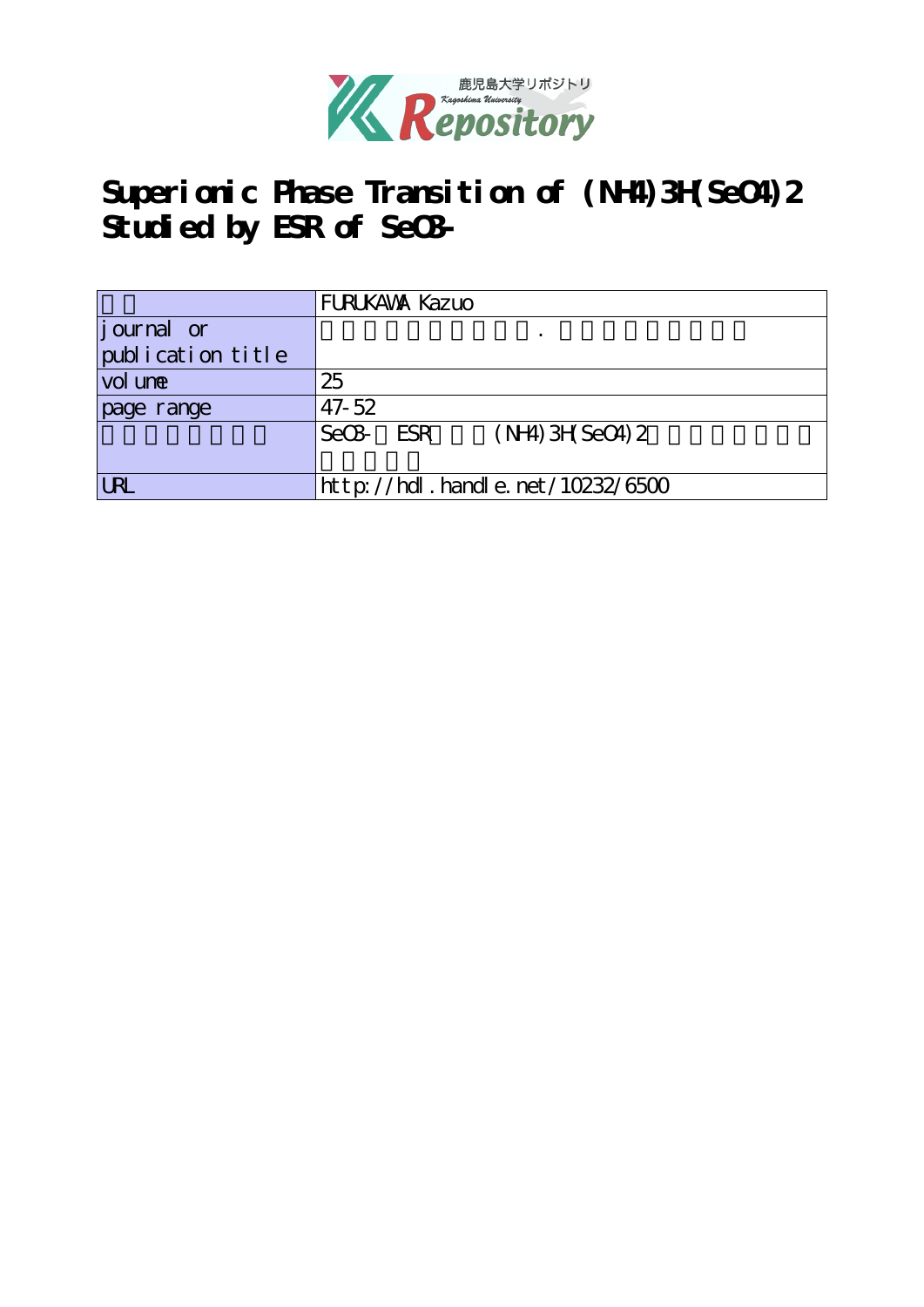# **Superionic Phase Transition of (NH4)3H(SeO4)2 Studied by ESR of SeO3-**

|                   | <b>FURLKAWA Kazuo</b>                        |  |  |  |  |
|-------------------|----------------------------------------------|--|--|--|--|
| journal or        |                                              |  |  |  |  |
| publication title |                                              |  |  |  |  |
| vol une           | 25                                           |  |  |  |  |
| page range        | $47 - 52$                                    |  |  |  |  |
|                   | $(NH)$ 3H SeO4) 2<br>SeO <sub>2</sub><br>ESR |  |  |  |  |
|                   |                                              |  |  |  |  |
| <b>LRL</b>        | $http://hdl. handle. net/10232/00010067$     |  |  |  |  |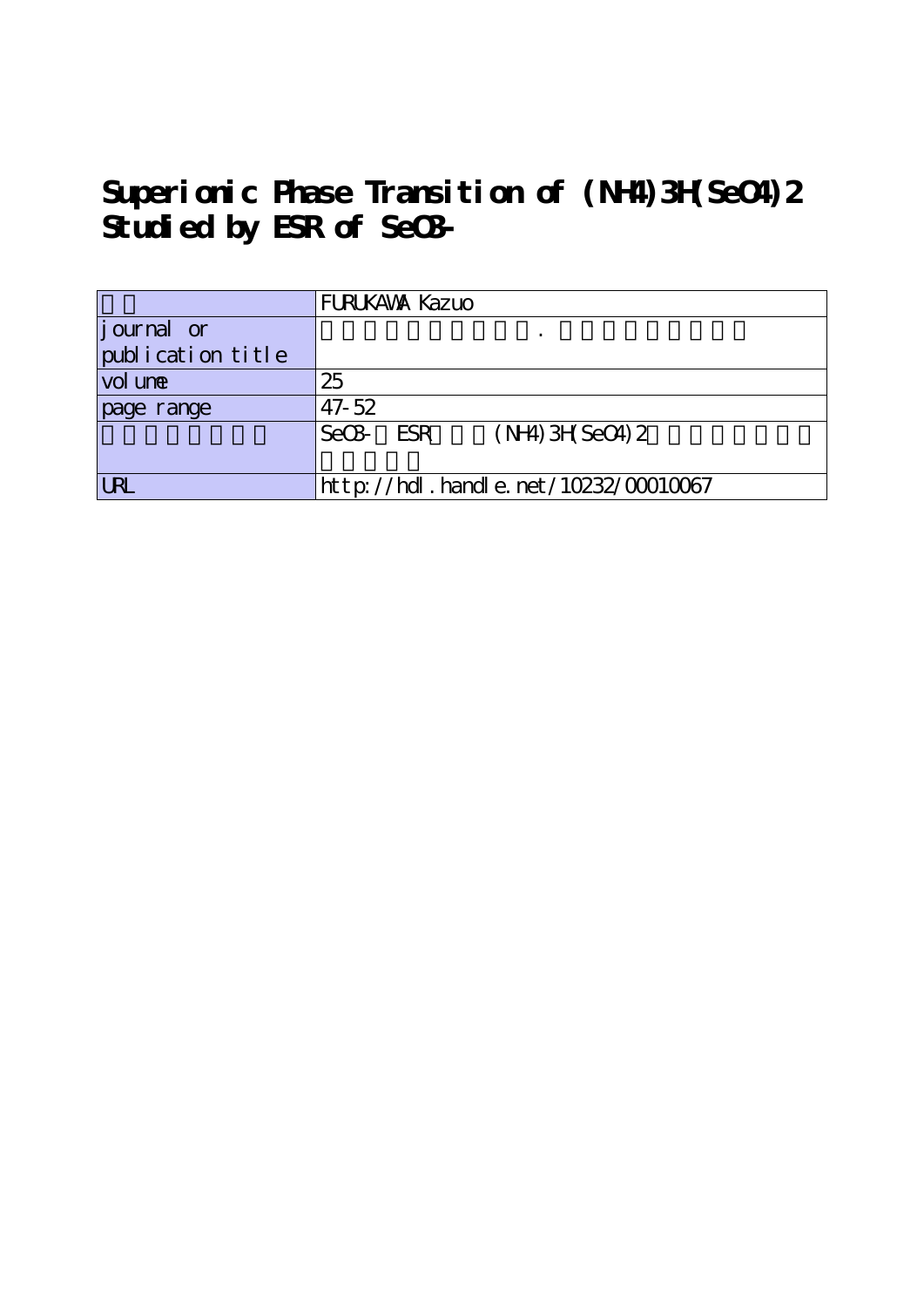Rep. Fac. Sci. Kagoshima Univ., (Math., Phys. & Chem.), No. 25, 47-52, 1992

## Superionic Phase Transition of  $(NH_4)_3H(SeO_4)_2$  Studied by ESR of SeO<sub>3</sub>

#### Kazuo Furukawa

(Received September 10, 1992)

#### Abstract

The superionic phase transition of  $(NH_4)_3H(SeO_4)_2$  is studied by X band ESR within the phases II and III. On X-ray irradiation the unstable  $\text{SeO}_3^-$  radical is observed with  $g_{\ell}$  $=2.004$ ,  $g_{\perp}=2.015$ ,  $A_{\parallel}$  = 624  $\alpha$ ,  $A_{\perp}=430\alpha$  at 293 K (phase III) and  $g_{\parallel}$  = 2.0034,  $g_{\perp}=$ 2.0144,  $A_{\text{II}}$  = 614 œ,  $A_{\text{II}}$  = 437 œ, at 308 K (phase II). The principal axis of hyperfine which tilts from  $a^*$  in the monoclinic phase  $\mathbb{I}$ , aligns parallel to  $a^*$  in the trigonal phase II. This means all the SeO<sub>4</sub> tetrahedrons align parallel to  $a^*$  in the superionic phase. This structural rearrangement is responsible for the higher electrical conductivity in the phase  $\overline{\mathbb{I}}$ , because expanded and weakened O-H-O hydrogen bond helps the proton transfer more easily.

Key words : Superionic conduction, Triammonium hydrogen diselenate, ESR, Phase transition, Proton conduction

#### § 1. Introduction

Triamonium hydrogen diselenate,  $(NH_4)_3H(SeO_4)_2$  (abbreviated as TAHSe) undergoes a successive phase transition with five phases<sup>1,2,3)</sup> as shown in Table  $\overline{I}$ . Transition temperatures listed are determined by ESR and electrical conductivity. Each phase is denoted as  $I$ ,  $II$ ,  $III$ ,  $IV$  and  $V$  by descending temperature after Osaka et al.<sup>3)</sup> TAHSe is also a member of  $A_3H(XO_4)_2$  type crystals which are often compared with each other to discuss the mechanism of structural phase transition, where A is alkali metal or  $NH<sub>4</sub>$ 

| PHASE                    |                    | TV  |            |              |              |
|--------------------------|--------------------|-----|------------|--------------|--------------|
| <b>STATE</b>             | F                  |     |            | SI           | SI           |
| <b>SYSTEM</b>            |                    |     | monoclinic | trigonal     |              |
| SPACE G.                 |                    |     | C2/c       |              |              |
| heating $(C)$<br>cooling | $-84.0$<br>$-84.3$ | 4.9 | 1.5        | 34.4<br>32.2 | 58.8<br>58.1 |

Table I. Phase transition of TAHSe. F: ferroelectric. SI: superionic.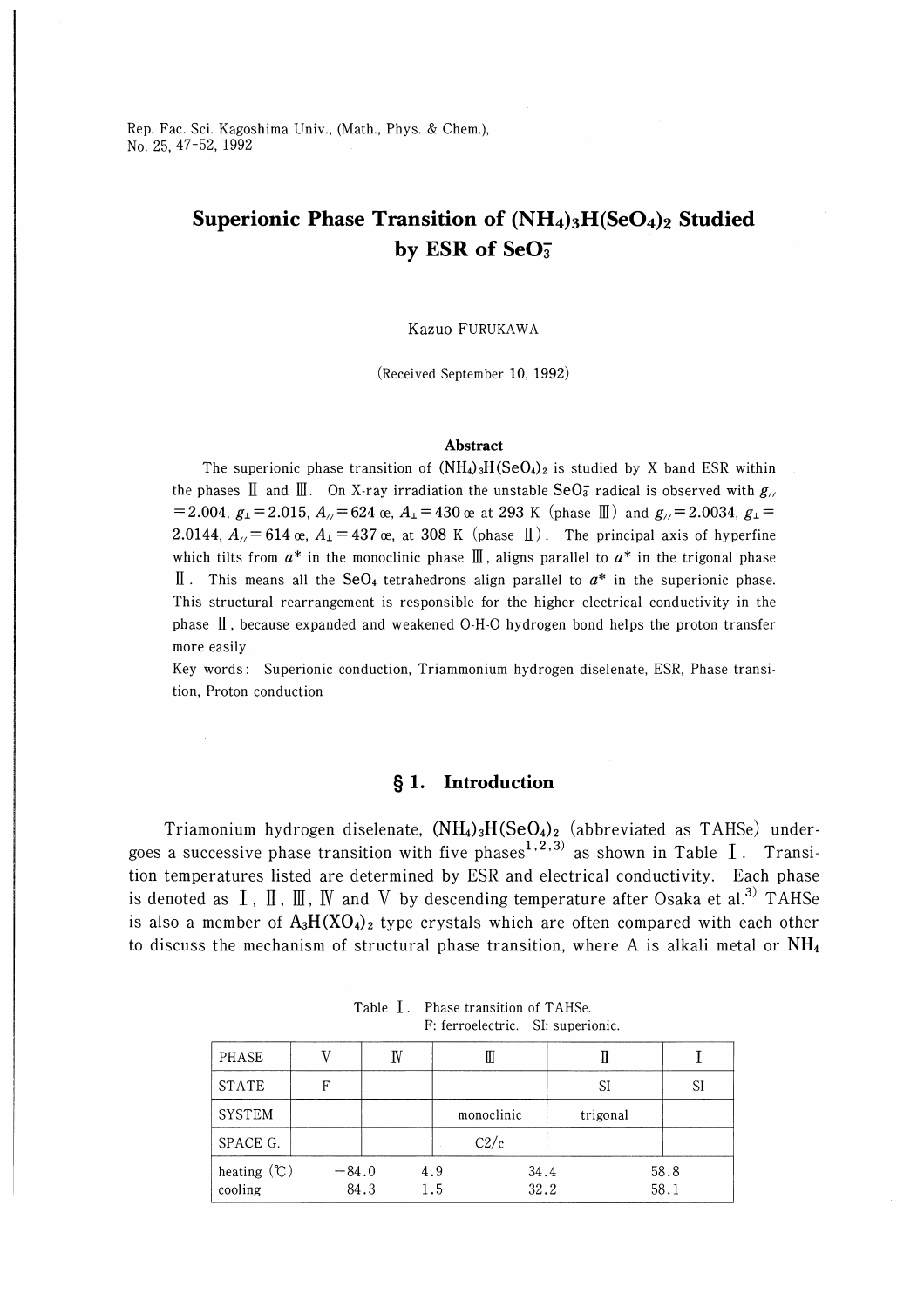and X is S or Se. The phase V exhibits ferroelectric properties and M. Kamoun et al.<sup>4)</sup> have shown that the ordering of  $HH_4^+$  ions is the main origin of poralization occurence as well as the case in sulphate isomorph  $(NH_4)_3H(SO_4)_2$  (abbreviated as TAHS). Among  $A_3H(XO_4)_2$  type crystals only the crystals which contain  $NH_4^+$  exhibit the ferroelectric phase so far.

Recently the phases  $\text{I}$  and  $\text{I}$  have been characterized as the superionic proton conductor by Furukawa et al.<sup>5,6)</sup> Therefore it is also interesting in the viewpoint of proton semiconductor. Among selenate crystals  $NH_4HSeO_4$  and  $(NH_4)_4H_2(SeO_4)_3$  are also known to exhibit the superionic phase and have drawn special attention. In order to study the successive phase transition of THASe especially the superionic phase transition we conducted ESR measurement by X irradiation method.

As for TAHS and deuterated isomorph, ESR studies have already been reported<sup>7-</sup>  $\vert$ <sup>11)</sup>. Although ESR study often goes with the ambiguity which always makes a weak point, J. Minge and S. Waplak<sup>8)</sup> have reported  $\text{SeO}_3^-$  redical sensitively probes the structural phase transition. We briefly report the result of  $\text{SeO}_3^-$  radical especially within the phases  $\mathbb I$  and  $\mathbb I$  of TAHSe. In comparison with the case in TAHS, TAHSe has more simple phase sequence with lower transition temperature which is convenient for the radical ESR and has an advantage of no need for introduction of impurity or mixed crystal.

#### § 2. Experimental

Single crystals of TAHSe were grown in an electric refrigerator (about  $6\degree$ C) by slow evapolation from aqueous solution containing a 3:1 mole fraction of  $(NH_4)_2$ SeO<sub>4</sub> and  $H<sub>2</sub>SeO<sub>4</sub>$ .

Crystals obtained were plates of elongated hexagonal shape with predominant face (100) and highly deliquescent. Single crystals were identified by their crystal habit, X-ray photograph and their transition temperatures which agree well with the values reported. The unique axis is chosen to b hence the polarization axis is  $a^*$  as P. A. Leclaire et al.<sup>12)</sup> determined for TAHS. Therefore  $a^*$  corresponds to c chosen by Suzuki et  $a^{1,13)}$  and others.

On irradiation of X-ray  $(40 \text{ kV}, 20 \text{ mA}, \text{about } 1 \text{ hour})$  at room temperature the small crystal coloured in brown and faded away gradually in about a week at room temperature. In accordance with the fading colour ESR signal intensity diminished. At 30℃ it was dificult to observe the signal approximately more than a day. It was almost impossible to observe the signal in the phase  $I$ . The spectrometer was a conventional X-band ESR with 100 kHz modulation. The temperature was varied by blowing a controlled nitrogen gas.

#### § 3. Spectra in the phese II and III

The typical spectra at 300 K with a magnetic field approximately along  $(010)$  is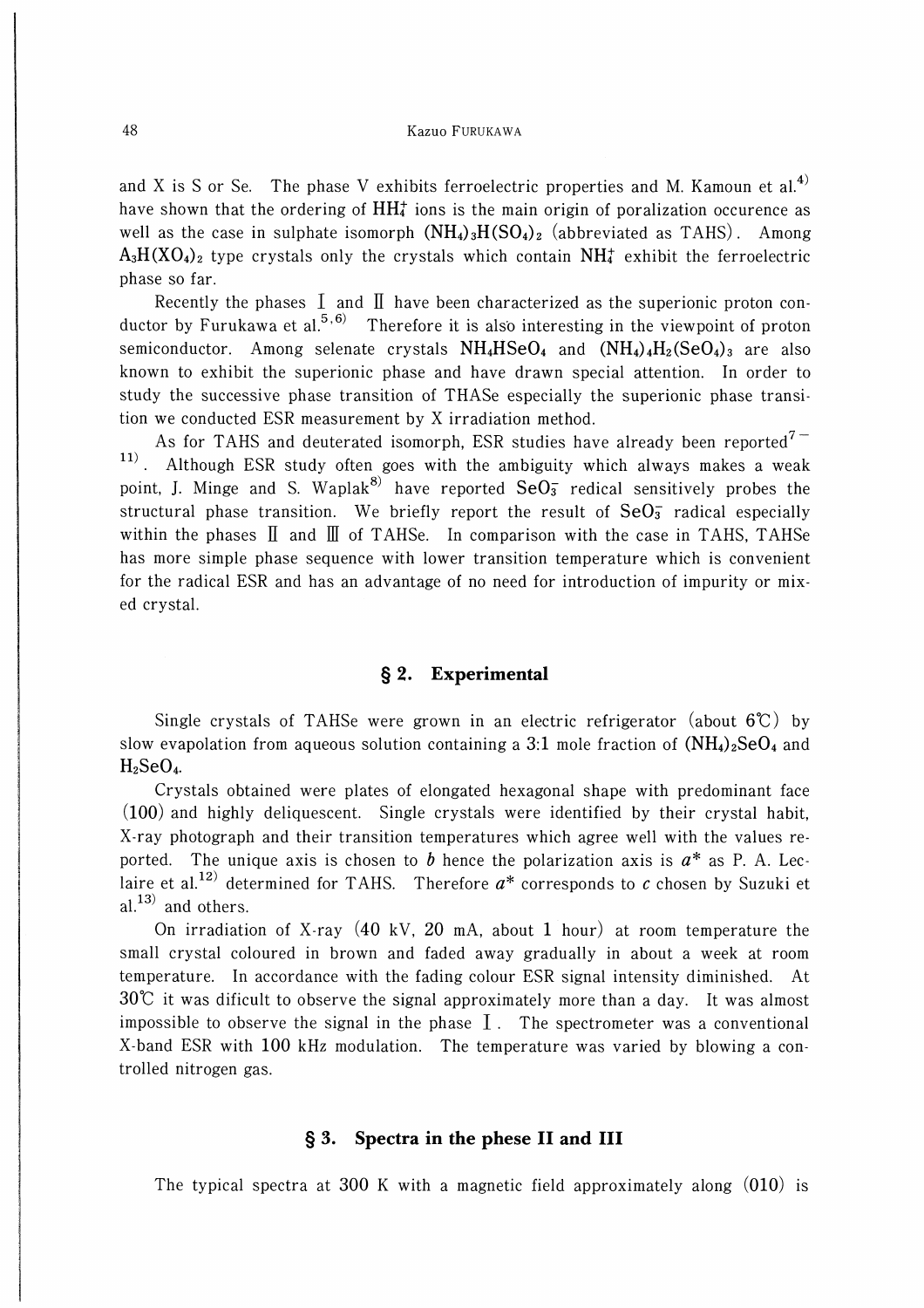

shown in Fig. 1. There exist two small doublets by hyperfine from  $^{77}Se$  which has a spin 1/2 and a natural abundance of only 7.6%, and a overlapped strong center line of the other zero-spin nucleuses. The radical is assigned as  $\text{SeO}_3^-$  which is almost identical to the case of TAHS/SeO<sub>4</sub> by J. Minge and S. Waplak<sup>8)</sup>. The spectra can be simply described by the following spin Hamiltonian



$$
\mathscr{H} = \beta \cdot H \cdot g \cdot S + I \cdot A \cdot S
$$

where  $S=1/2$ ,  $I=1/2$ ,  $\beta$  is a Bohr magneton,  $g$  is a spectroscopic splitting factor, A is a <sup>77</sup>Se hyperfine tensor and H is a magnetic field. The g-factor is calculated from the angular pattern of the center line, and the hyperfine tensor is easily estimated by the first order approximation. The parameters at 293 K (phase  $\mathbb{I}$ ) are  $g_{\ell}$ =2.004  $g_{\perp}$ =2.015  $A_{/}$  = 624 œ  $A_{\perp}$  = 430 œ. Fig. 2 shows the angular dependence of resonance field at the phase  $\llbracket \cdot \rrbracket$  (293 K). This pattern satisfies the point group 2/m (space group  $C2/c$ ). The principal axis tilts from  $a^*$  by about 7° toward *b* and about  $5^{\circ}$  toward - c. Comparing this principal axis with bond axis in TAHS instead of TAHSe, because the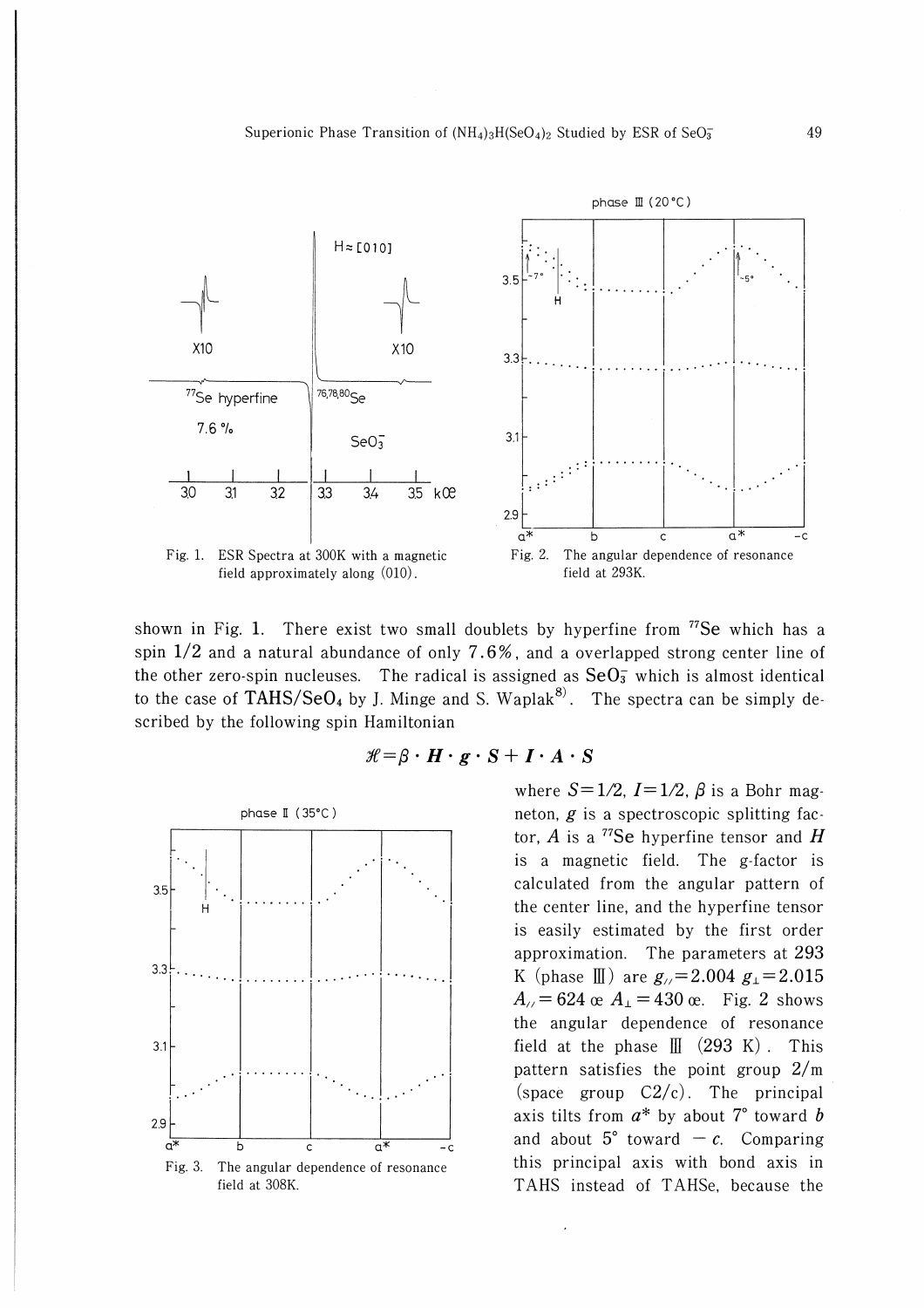structure of TAHSe has not yet been reported, this direction coincides well with the direction of distorted  $SO_4$  tetrahedron, namely the direction of bond axis from S to the longest O in TAHS. Although the radical  $SeO<sub>3</sub>$  is a radiation damage center, this fact manifests that the principal axis of the radical well represents the direction of  $SeO<sub>4</sub>$ .

Fig. 3 is the angular pattern in the phase  $\[ \]$  (308 K) which shows the principal axis coincide with  $a^*$  axis. The parameters are  $g_{\ell} = 2.0034$ ,  $g_{\perp} = 2.0144$ ,  $A_{\ell} = 614$  œ,  $A_1 = 437$  œ. This means all the distorted SeO<sub>4</sub> tetrahedrons align their axis paralel to  $a^*$ .

#### Temperature dependence  $\S 4.$

Fig. 4 shows the temperature dependence of spectra of higher hyperfine component where the magnetic field along H designated in Fig. 2. The temperature dependence of resonance field is plotted in Fig. 5. Reflecting the phase trnasition on heating from the phase V to  $\mathbb I$ , the number of lines varied from 4 to 2 at  $\mathbb I$ .  $\mathbb I$  transition and 2 to 1 at  $\mathbb{I}$  - $\mathbb{I}$  transition. And at the transition V - IV there was no change of number. Corresponding to the first order transition, the coexistence of signal from both phases is



 $\sim$   $\sim$ 3250  $\sim 100$  and  $\sim 100$ cooling esonance field (ce heating 3250  $\overline{m}$  $\overline{1}$ Ī  $43210$  $\overline{C}$ តក  $50$ 

Fig. 4. The temperature dependence of spectra of higher hyperfine component.

Fig. 5. The temperature dependence of resonance field of Fig. 4.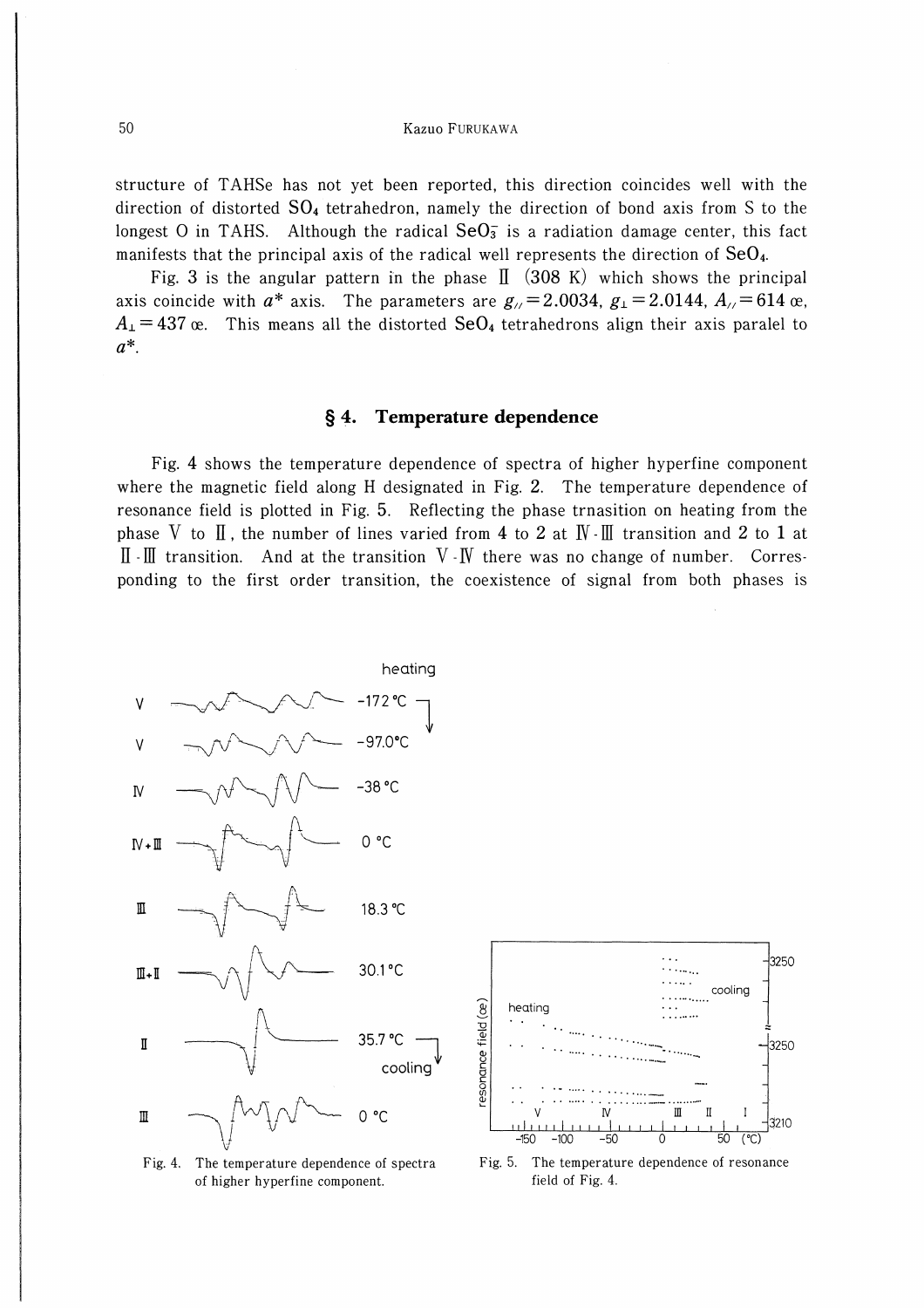observed. Once the sample was heated up to the hase  $\prod$  then cooled down to the phase  $\parallel$ , the number of lines tripled. This means the existence of three domains which appeared by cooling. This irreversibility due to domain generation also occured in the case of TAHSe/VO<sup>2+</sup> ESR as well as the case of TAHS/VO<sup>2+</sup>. The domain generation is also confirmed by polarized microscope.

### § 5. Discussion

Although we have already determined the lattice parameters and the space group of TAHSe as  $C2/c$  in the phase  $\mathbb I$ , the atomic coordinates have not yet been reported. So in order to discuss the result we adopt the structure data of TAHS by P. A. Leclaire et al.<sup>12)</sup> at room temperature which corresponds to the phase  $\mathbb{II}$  in TAHSe. The unit cell of TAHSe in the phase  $\mathbb I$  is depicted schematically in Fig. 6. The longest bond axis Se- $O(1)$  which corresponds to Se- $O(2)$  by Suzuki tilts from  $a^*$  by 7.44° toward  $\bar{b}$  and 4.74° toward  $-c$ . The direction agrees well the observed principal axis of the radical hence this radical well represents the orientation of  $\text{SeO}_4$  terahedron. In the phase  $\text{II}$ , ESR

signal manifests all the  $SeO<sub>4</sub>$  align parallel to  $a^*$  which makes a threefold axis in the trigonal system. As a result it is reasonable to think that O-H-O bond expands by a small amount through the rotation of  $SeO<sub>4</sub>$  tetrahedron and that the atomic distance generally expands in higher temperature, hence the intermedeate proton which links  $\text{SeO}_4$  unit ends up to be easy to be releaed. Of course this rearrangement will affect the other proton on  $NH_4^+$ . But the spectroscopic data<sup>4)</sup> on  $NH_4^+$  have shown no distinguishable change at the trnasition between  $\mathbb{I}$  and  $\mathbb{I}$ . Therefore the proton in O-H-O bond is considered to be the most probable candidate for electric carrier in the  $phase$   $II$ .

On the other hand according to A. D. Reddy et al. $^{14)}$ , the electrical conduction in TAHS is due to proton trasfer along the chains of N-H-O bond because  $Na<sub>3</sub>H(SO<sub>4</sub>)<sub>2</sub>$  which contains no NH<sub>4</sub><sup>+</sup> ion shows no proton conduction. As Leclaire et al.<sup>12)</sup> discussed too, the proton conduction through N-H-O bond chain



Fig. 6. The unit cell of TAHSe. The double minimum positions of proton are depicted. P. A. Leelaire's data are used.